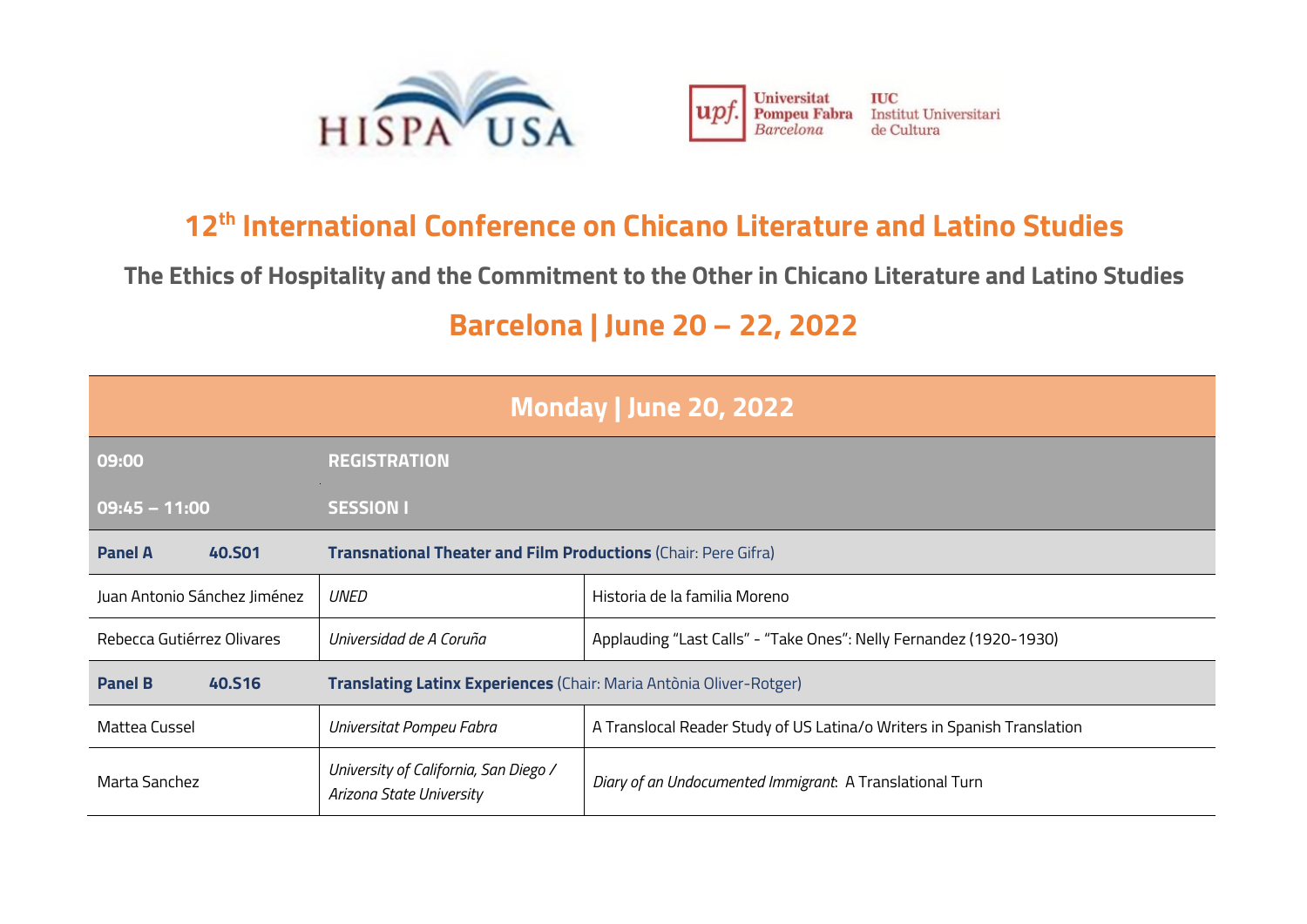| $11:00 - 12:30$                 | <b>SESSION II</b>                                       |                                                                                                                                     |
|---------------------------------|---------------------------------------------------------|-------------------------------------------------------------------------------------------------------------------------------------|
| <b>40.S01</b><br><b>Panel A</b> |                                                         | Escritoras chicanas: Símbolos y reivindicaciones feministas y ecofeministas (Chair: Jesús Rosales)                                  |
| Lizet González                  | Arizona State University                                | La curandera como símbolo ecofeminista: análisis comparativo de las novelas Secrets of<br>the Casa Rosada y Bendíceme Última        |
| Román Soto                      | Arizona State University                                | Las relaciones entre mujeres como contraposición a ideales patriarcales en: Transportes<br>González e Hija de María Amparo Escandón |
| Laura Dicochea                  | Arizona State University                                | Variación lingüística, racismo sistémico, y opresión a la lengua en la novella Puppet de<br>Margarita Cota-Cárdenas                 |
| <b>40.503</b><br><b>Panel B</b> |                                                         | El Paso-Ciudad Juárez: escribir desde Ciudades Hermanas (Chair: Pere Gifra)                                                         |
| Daniel Chacón                   | University of Texas at El Paso                          | El Chuco, Aztlán. El Paso, Texas as the Chicano Homeland                                                                            |
| Tim Z. Hernandez                | University of Texas at El Paso                          | In Their Own Words: Re-Writing Popular Singular Narratives                                                                          |
| Alessandra Narváez Varela       | University of Texas at El Paso                          | Ni de aquí, ni de allá: Bilingual Poetry as Bridge and Sanctuary on the El Paso-Ciudad<br>Juárez Border                             |
| Silvia Zéleny                   | University of Texas at El Paso                          | Border Tongues Can't Be Tamed: A Crossborder Meditation                                                                             |
| <b>Panel C</b><br>40.S14        | <b>Dreams through the Camera (Chair: Maite Domingo)</b> |                                                                                                                                     |
| Juan González Etxeberria        | Universidad Complutense de Madrid                       | Fotografiar los sueños: el cine contra la realidad                                                                                  |
| <b>Anthony Macias</b>           | University of California, Riverside                     | Bicultural Borderlands Sensibility: The Independent Documentary Cinema of Cristina<br><b>Ibarra</b>                                 |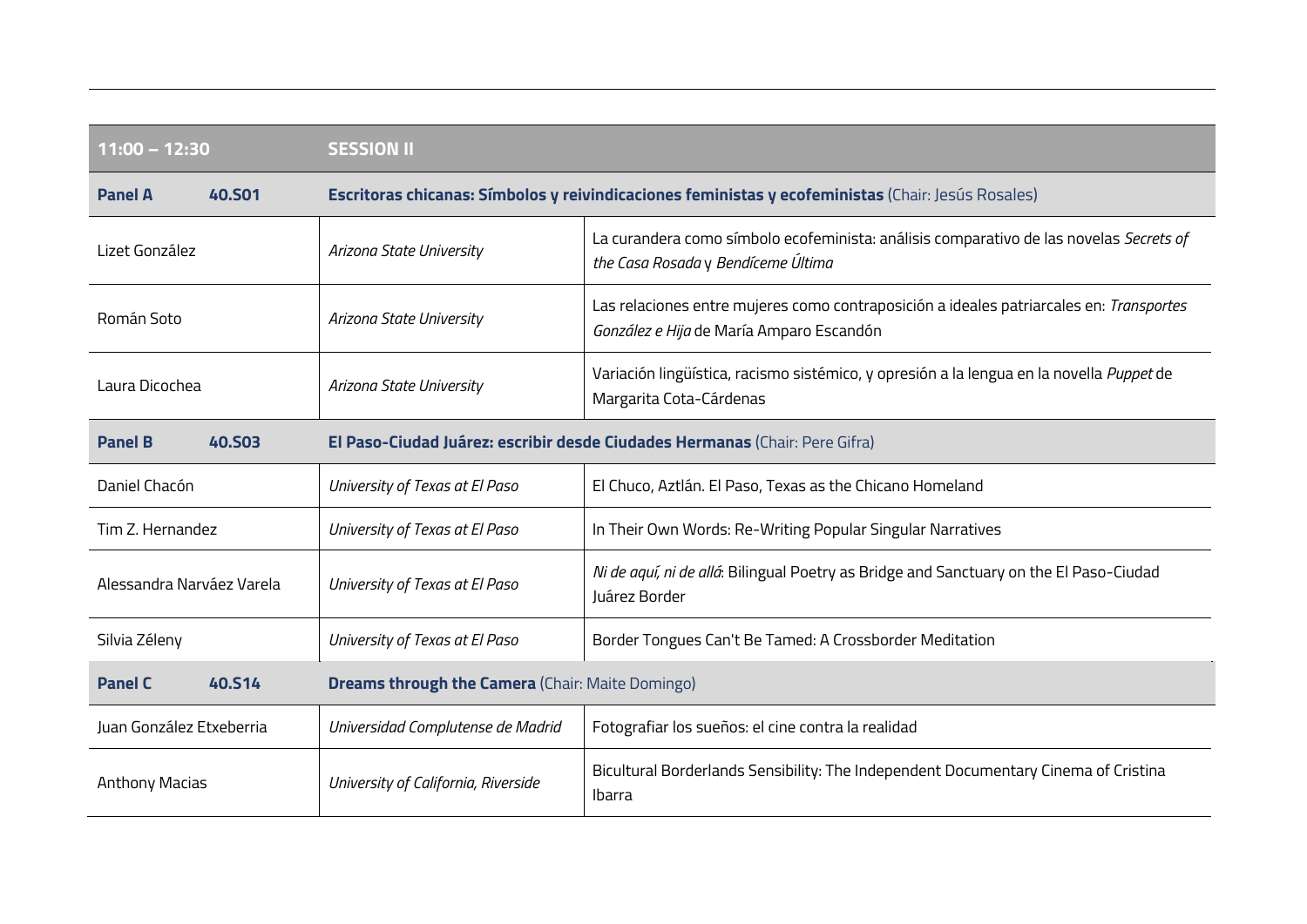| Daniel Malpica                                                                                       | Sonoma State University                                                                                                                                                                                                                                                                                                                                                 | Echándole ganas: Working as a Day Laborer in the Corners of California Cities                                                                                  |
|------------------------------------------------------------------------------------------------------|-------------------------------------------------------------------------------------------------------------------------------------------------------------------------------------------------------------------------------------------------------------------------------------------------------------------------------------------------------------------------|----------------------------------------------------------------------------------------------------------------------------------------------------------------|
|                                                                                                      |                                                                                                                                                                                                                                                                                                                                                                         |                                                                                                                                                                |
| $12:30 - 14:00$<br><b>Conference Opening</b><br><b>Galardón D. Luis Leal</b><br><b>30.S Auditori</b> | Literatura y Compromiso: "Doing Work that Matters" in the 21st Century<br>Plenary Speaker: Norma Cantú (Trinity University San Antonio)<br>Presenter: José Antonio Gurpegui Palacios (Instituto Franklin-UAH)                                                                                                                                                           |                                                                                                                                                                |
| 14:00 - 15:00                                                                                        | <b>Welcome Spanish Wine</b>                                                                                                                                                                                                                                                                                                                                             |                                                                                                                                                                |
| $15:00 - 15:30$<br><b>Book Presentations</b>                                                         | Elena Errico: Traducción, retraducción y novela chicana: el caso de Caras viejas y vino nuevo (40.501)<br>Sebastian Imoberdorf: Identidades múltiples. Hibridismo cultural y social en la narrativa hispanounidense de los siglos XX y<br>XXI (40.S03)<br>Francisco Lomelí: A Critical Collection on Alejandro Morales: Forging an Alternative Chicano Fiction (40.514) |                                                                                                                                                                |
| 15:30 - 17:00                                                                                        | <b>SESSION III</b>                                                                                                                                                                                                                                                                                                                                                      |                                                                                                                                                                |
| <b>Panel A</b><br><b>40.S01</b>                                                                      | Voices from the Ancestors: Chicanx and Latinx Spiritual Expressions and Healing Practices (Chair: Lara Medina)                                                                                                                                                                                                                                                          |                                                                                                                                                                |
| Lara Medina                                                                                          | California State University, Northridge                                                                                                                                                                                                                                                                                                                                 | Overview of the anthology Voices from the Ancestors: Chicanx and Latinx Spiritual<br><b>Expressions and Healing Practices</b>                                  |
| Norma Cantú                                                                                          | Trinity University San Antonio                                                                                                                                                                                                                                                                                                                                          | Teachings from Mami: Inherited Sabiduría for Survival Strategies                                                                                               |
| María Elena Fernández                                                                                | California State University Northridge                                                                                                                                                                                                                                                                                                                                  | Creating Communal Ritual for Healing from Sexual Trauma                                                                                                        |
| <b>Panel B</b><br><b>40.S03</b>                                                                      | Religion, Politics, and Spiritual Figures (Chair: Isabel Díaz Sánchez)                                                                                                                                                                                                                                                                                                  |                                                                                                                                                                |
| Joseph Morales                                                                                       | University of California, Irvine                                                                                                                                                                                                                                                                                                                                        | "Walking like Christ" through the Long Chicano/a/x Movement: Spirituality, Racialization,<br>and Visions of the Decolonial in Andrés Montoya's a jury of trees |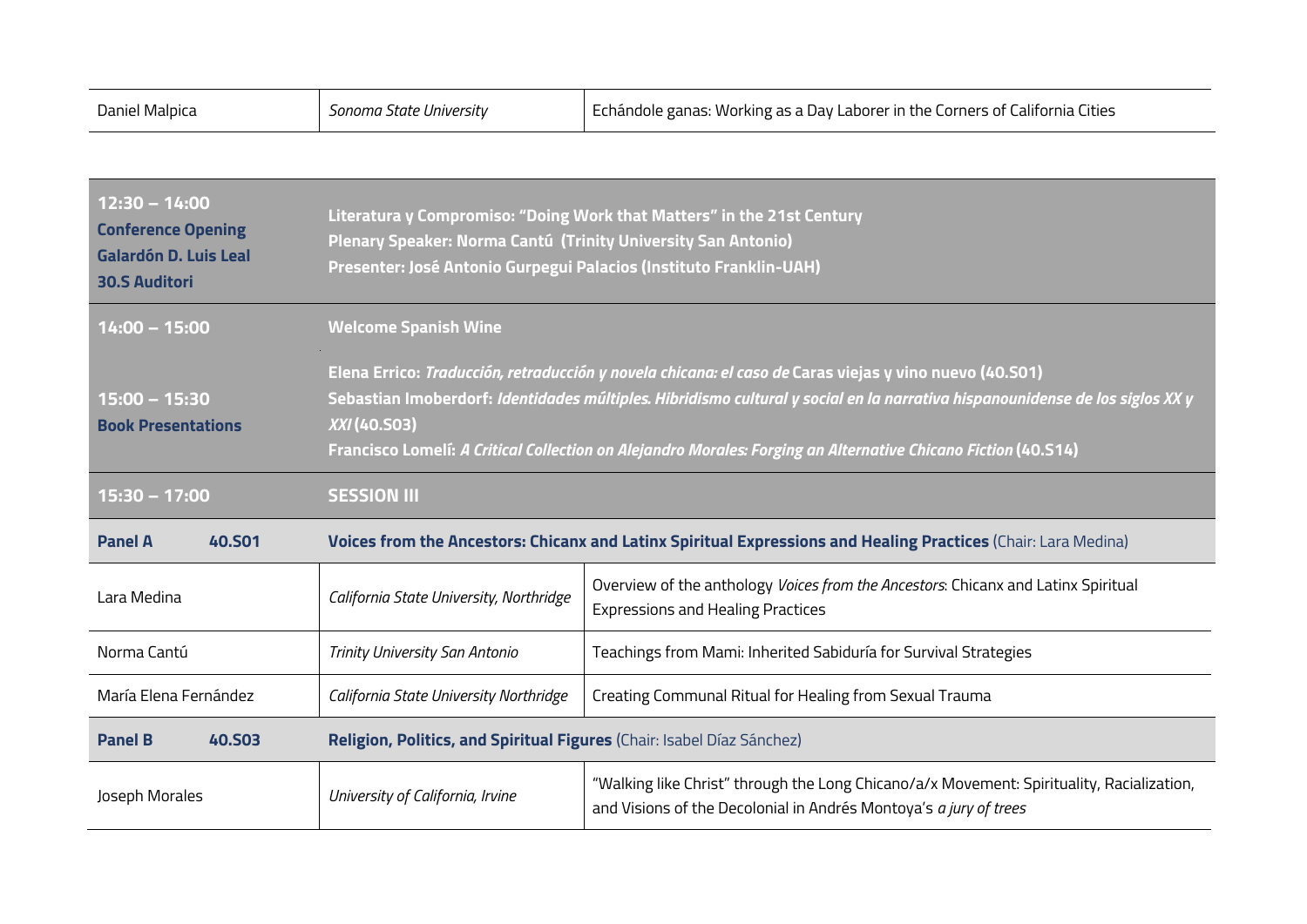| Maria Herrera-Sobek | University of California, Santa Barbara | Migration and Folk Saints in the Corrido: Jesus Malverde and the Santa Muerte                           |
|---------------------|-----------------------------------------|---------------------------------------------------------------------------------------------------------|
| Luisa Juárez-Hervás | Instituto Franklin-UAH                  | Dolores. Una reflexión sobre religión, feminismo y activismo político en la figura de<br>Dolores Huerta |

| 17:00 - 18:30                     | <b>SESSION IV</b>                                                                    |                                                                                                                                |
|-----------------------------------|--------------------------------------------------------------------------------------|--------------------------------------------------------------------------------------------------------------------------------|
| <b>Panel A</b><br><b>40,501</b>   | Lectura narrativa contemporánea (Chair: Pere Gifra)                                  |                                                                                                                                |
| Antonio Arreguín Bermúdez         | California State University, Chico                                                   | "Robo de identidad" y "La cueva del diablo"                                                                                    |
| Julio Cesar Aguilar               | <b>Baylor University</b>                                                             | "Reivindicación," "He aquí el dilema" y otros poemas                                                                           |
| Juan Casillas Núñez               | Santa Barbara City College                                                           | "El chamuscazo" y "El edén de Xóchitl"                                                                                         |
| <b>Panel B</b><br><b>40.SO3</b>   | Speeches of Exclusion in the Trump Era and Pandemic Times (Chair: Anna Marta Marini) |                                                                                                                                |
| Naomi Quinonez                    | California State University                                                          | Legacies of Exclusion: A Reading of Chicana Latina Poetry                                                                      |
| <b>Hilary Sanders</b>             | Université Toulouse- Jean Jaurès                                                     | Reacting to Immigrant Exclusion and the Sanctuary City Crackdown: Urban Policies of<br>Migrant Protection in the United States |
| María Elena Fernández             | California State University Northridge                                               | Remembering and Re-Membering: Picking Up the Pieces after the Trump Presidency                                                 |
| Maria Antònia Oliver-Rotger       | Universitat Pompeu Fabra                                                             | The Poetics of Hospitality in Juan Felipe Herrera's Every Day We Get More Illegal                                              |
| <b>Panel C</b><br><b>40.S16</b>   | The Borderlands through Art and Music (Chair: Antoni Luna)                           |                                                                                                                                |
| Maria Socorro Tabuenca<br>Córdoba | Universidad de Texas en El Paso                                                      | Violencia y resiliencia: el arte, las palabras y las balas en la frontera de Ciudad Juárez,<br>Tornillo y El Paso              |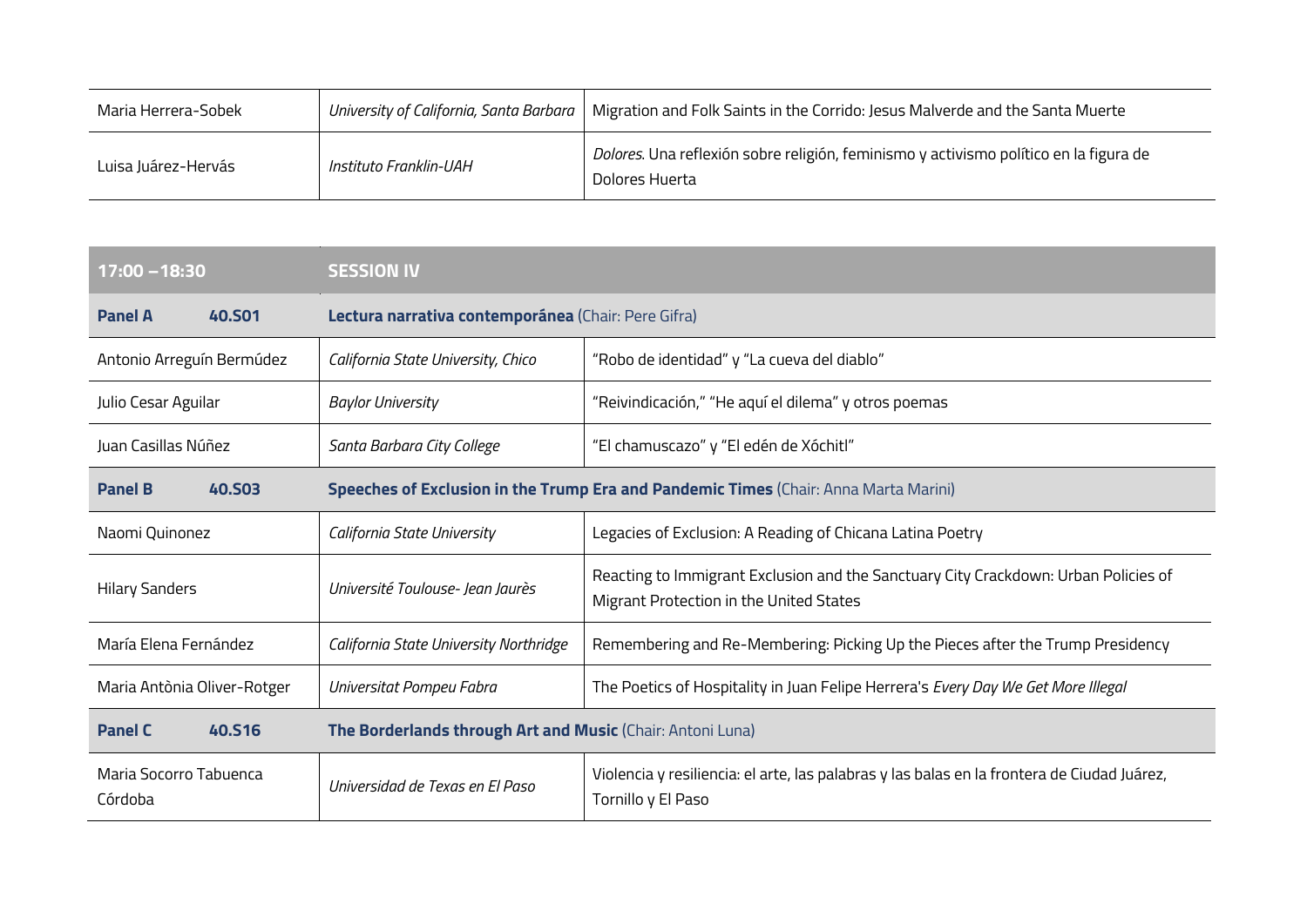| Denisa Krasna   | Masaryk University               | Artivism in Latinx Communities: Reappropriation of Spaces Via Art       |
|-----------------|----------------------------------|-------------------------------------------------------------------------|
| Angelica Loreto | University of Arizona            | The narcocorrido: Deconstructing the Misconceptions of the narco Singer |
| Lorena Alvarado | University of California, Merced | Dark/Brown: Ranchera Poetics and Colorism                               |

|       | Guided Tour with Antoni Luna (Universitat Pompeu Fabra): "The Invention of Barcelona's Gothic Quarter: Urban \<br><b>Narratives and Local and Regional Identities"</b> |
|-------|------------------------------------------------------------------------------------------------------------------------------------------------------------------------|
| 19:00 | Meeting point: Plaça de l'Àngel, outside "Jaume I" Yellow Line (L4) metro station at 19h. A group will walk from the                                                   |
|       | conference premises.                                                                                                                                                   |

| Tuesday   June 21, 2022            |                                                                  |                                                                                                                   |  |
|------------------------------------|------------------------------------------------------------------|-------------------------------------------------------------------------------------------------------------------|--|
| $09:00 - 10:30$                    | <b>SESSION I</b>                                                 |                                                                                                                   |  |
| <b>Panel A</b><br><b>40.SO1</b>    | <b>Exploring the Work of Gloria Anzaldúa</b> (Chair: Pere Gifra) |                                                                                                                   |  |
| Sara Torres Rodríguez de<br>Castro | University of Passau                                             | The path of conocimiento de Gloria Anzaldúa: Trabajos de la imaginación en contexto de<br>crisis post-diagnóstico |  |
| Grazyna Zygadlo                    | University of Lodz                                               | "In All Lands Alien. Nowhere a Citizen" - The Notions of Home in Chicana Literature                               |  |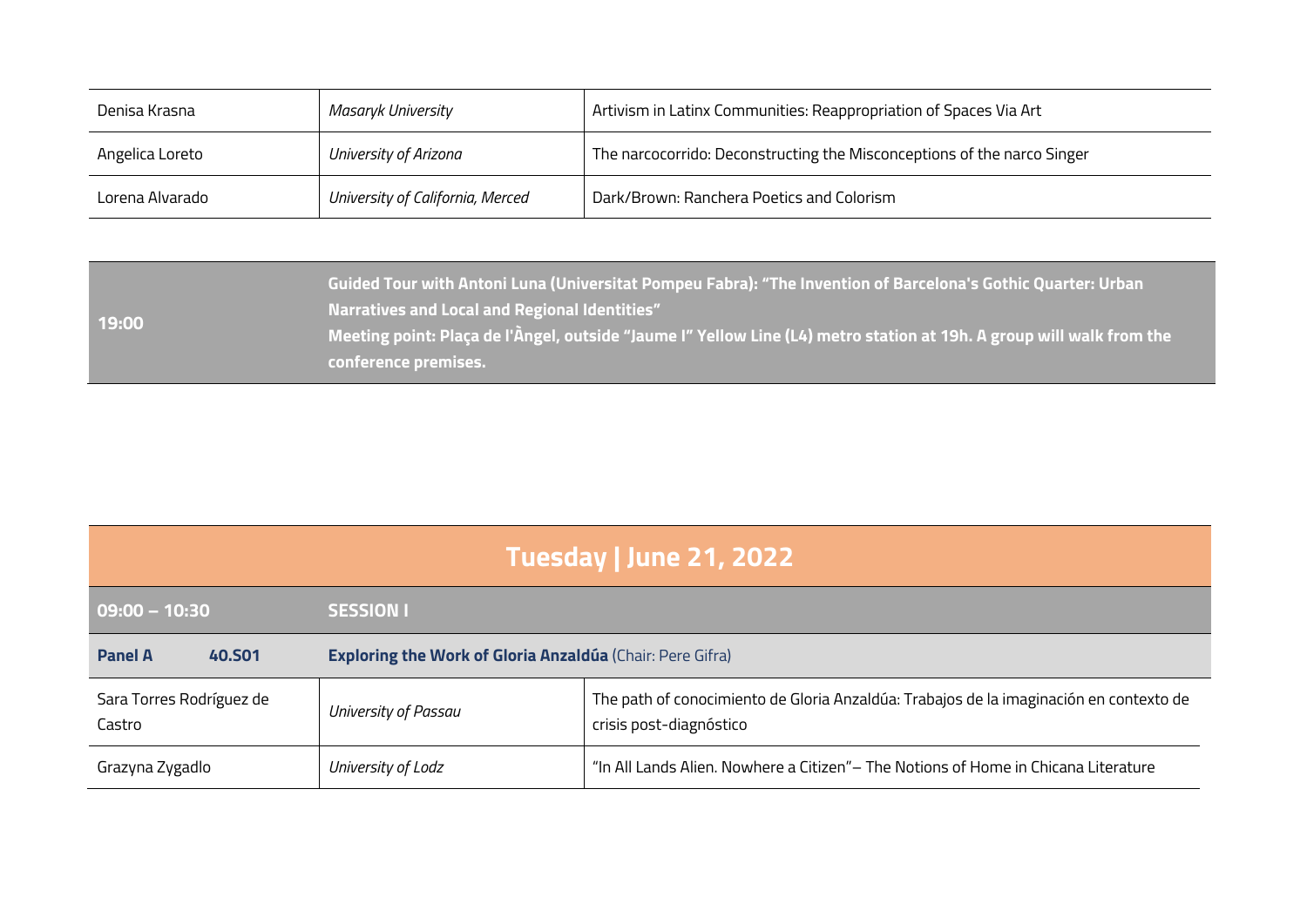| Inmaculada Lara Bonilla         | The City University of New York-<br>Hostos College | Reading and Writing from Transfrontera Spaces: Poetics and Phenomenologies of the<br>Fleeting in Anzaldúa and Josefina Báez |
|---------------------------------|----------------------------------------------------|-----------------------------------------------------------------------------------------------------------------------------|
| <b>Panel B</b><br><b>40.S03</b> | Johnny Tenorio: A Chicano Don Juan in Italy        |                                                                                                                             |
| Francisco Lomelí                |                                                    | University of California, Santa Barbara   Don Juan Tenorio sigue cruzando fronteras                                         |
|                                 |                                                    |                                                                                                                             |

**Chair**: Carlos Morton (University of California, Santa Barbara) / **Translator**: Elena Errico (Università di Genova)

| $10:30 - 11:00$                 | <b>Coffee Break</b>                                                             |                                                                                                                |
|---------------------------------|---------------------------------------------------------------------------------|----------------------------------------------------------------------------------------------------------------|
| $11:00 - 12:30$                 | <b>SESSION II</b>                                                               |                                                                                                                |
| <b>Panel A</b><br><b>40.SO1</b> | <b>Queer, Science Fiction, and Punk Xicanidad (Chair: Anna Marta Marini)</b>    |                                                                                                                |
| Cecilia J. Aragon               | University of Wyoming                                                           | Entertainment, Authenticity, and Commodification of Two-Spirit                                                 |
| Suzanne Bost                    | Loyola University of Chicago                                                    | Jhon Rechy and Queer World-Making                                                                              |
| <b>Matthew David Goodwin</b>    | University of New Mexico                                                        | Latinx Science Fiction and the Alien Consciousness of Gloria Anzaldúa                                          |
| Amalia Ortiz                    | <b>SAYSI</b>                                                                    | An Excerpt from The Canción Cannibal Cabaret: Post-Apocalyptic Xicanx Punk from la<br>Frontera de Tejas        |
| <b>Panel B</b><br><b>40.SO3</b> | Assimilation, Identity Constructions, and Meta-Fiction (Chair: Marina Bernardo) |                                                                                                                |
| Ito Romo                        | St. Mary's University                                                           | Paso Libre: Cuando El Puente Internacional en Laredo, Texas, se abría a nuestros<br>hermanos del lado Mexicano |
| Francisco Lomelí                | University of California, Santa Barbara                                         | Meta-fiction in Salvador Plascencia's The People of Paper. In and Out of a Blurred Text                        |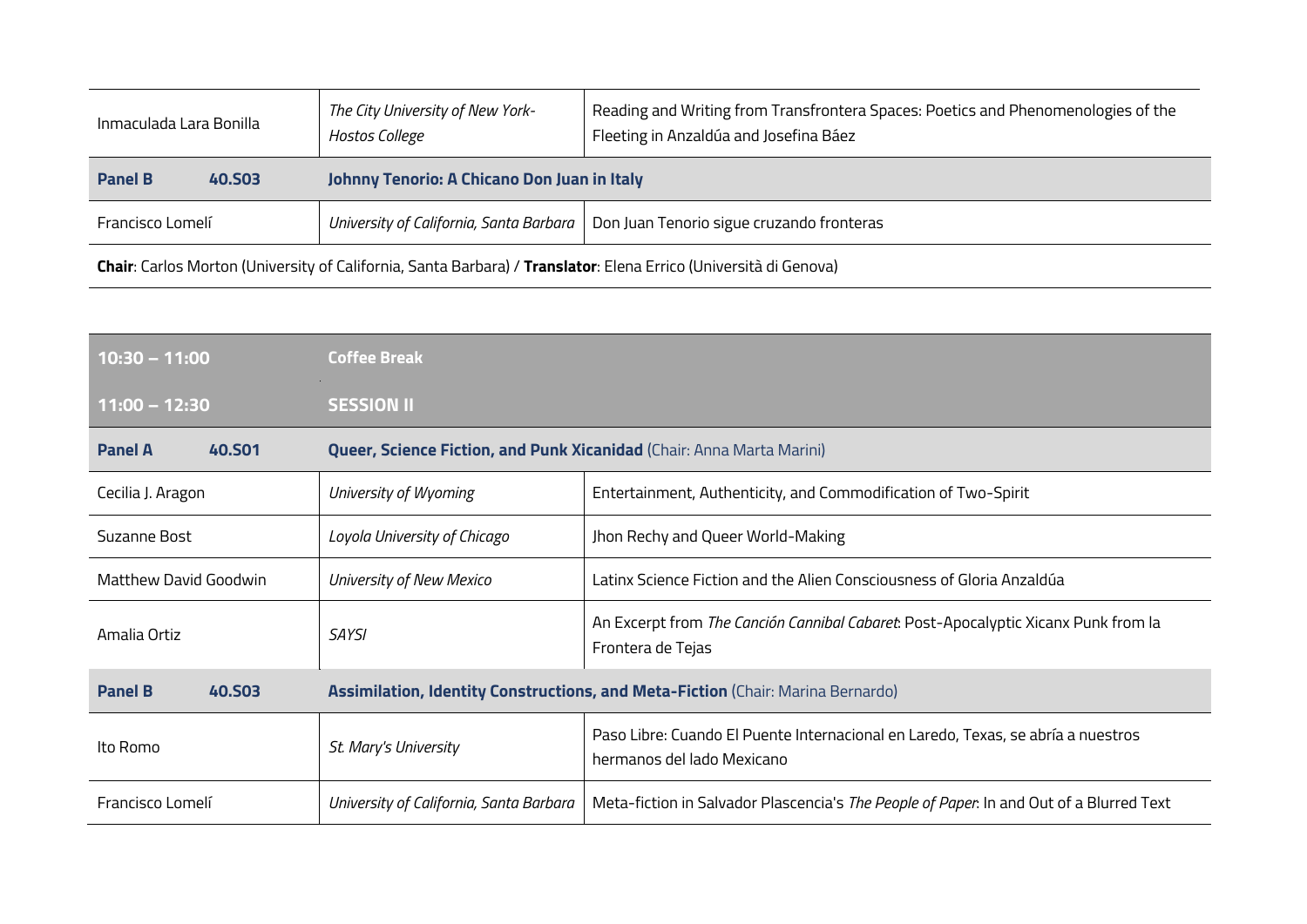| Isabel Díaz Sánchez      | Universidad de Alicante              | Legacy: de la poesía chicana de Cota-Cárdenas a la poesía actual                                                        |
|--------------------------|--------------------------------------|-------------------------------------------------------------------------------------------------------------------------|
| <b>Panel C</b><br>40.S14 |                                      | La poesía chicana y eulatina: New and Established Voices (Chair: Amaia Ibarraran-Bigalondo)                             |
| Bruno Nowendsztern       | Arizona State University             | Chicana y criptojudía: La identidad criptojudía en la poesía chicana de M. Miriam Herrera                               |
| Aitor Bouso Gavín        | University of Massachusetts, Amherst | New Latinx Voices: Manifestations of the Wound and Decolonial Healing in Yesika<br>Salgado's and Javier Zamora's Poetry |

| $12:45 - 14:00$<br><b>Plenary Lecture</b><br><b>30.S Auditori</b> | Chicanx Poet Laureate of the USA—From the Migrant Fields to Washington D.C: Notes from the Chicanx-Latinx<br><b>Literary Movement, 1966-2020</b><br><b>Plenary Speaker: Juan Felipe Herrera (Writer and Poet)</b><br>Presenter: Francisco Lomelí (University of California, Santa Barbara)                                                    |                                                              |
|-------------------------------------------------------------------|-----------------------------------------------------------------------------------------------------------------------------------------------------------------------------------------------------------------------------------------------------------------------------------------------------------------------------------------------|--------------------------------------------------------------|
| $14:00 - 15:30$                                                   | <b>Break</b>                                                                                                                                                                                                                                                                                                                                  |                                                              |
| $15:30 - 16:00$<br><b>Book Presentations</b>                      | Nora Lizet Castillo Aguirre and Jesús Eloy Villar Argáiz: <i>Ninguna mujer llorará por mí</i> . Una mirada oculta a José Antonio<br>Gurpegui (40.S01)<br>Elizabeth Coonrod Martínez: Teaching Late-Twentieth-Century Mexicana and Chicana Writers (40.503)<br>Francisco Lomelí and María Herrera-Sobek: Human Rights in the Americas (40.514) |                                                              |
| $16:00 - 17:30$                                                   | <b>SESSION III</b>                                                                                                                                                                                                                                                                                                                            |                                                              |
| <b>Panel A</b><br><b>40.SO1</b>                                   | Curanderismo, Ecomaterialism, and Posthumanism in Chicanx Literature (Chair: Marina Bernardo)                                                                                                                                                                                                                                                 |                                                              |
| Jose Miguel Amaya                                                 | Marshalltown Community College                                                                                                                                                                                                                                                                                                                | Curanderismo as Anthropological Practice in Bless Me, Ultima |
| Juan Ignacio Oliva                                                | U. La laguna/GIECO-Franklin-UAH                                                                                                                                                                                                                                                                                                               | Noli me Tangere? Contact Zones in Chicanx Bodies and Borders |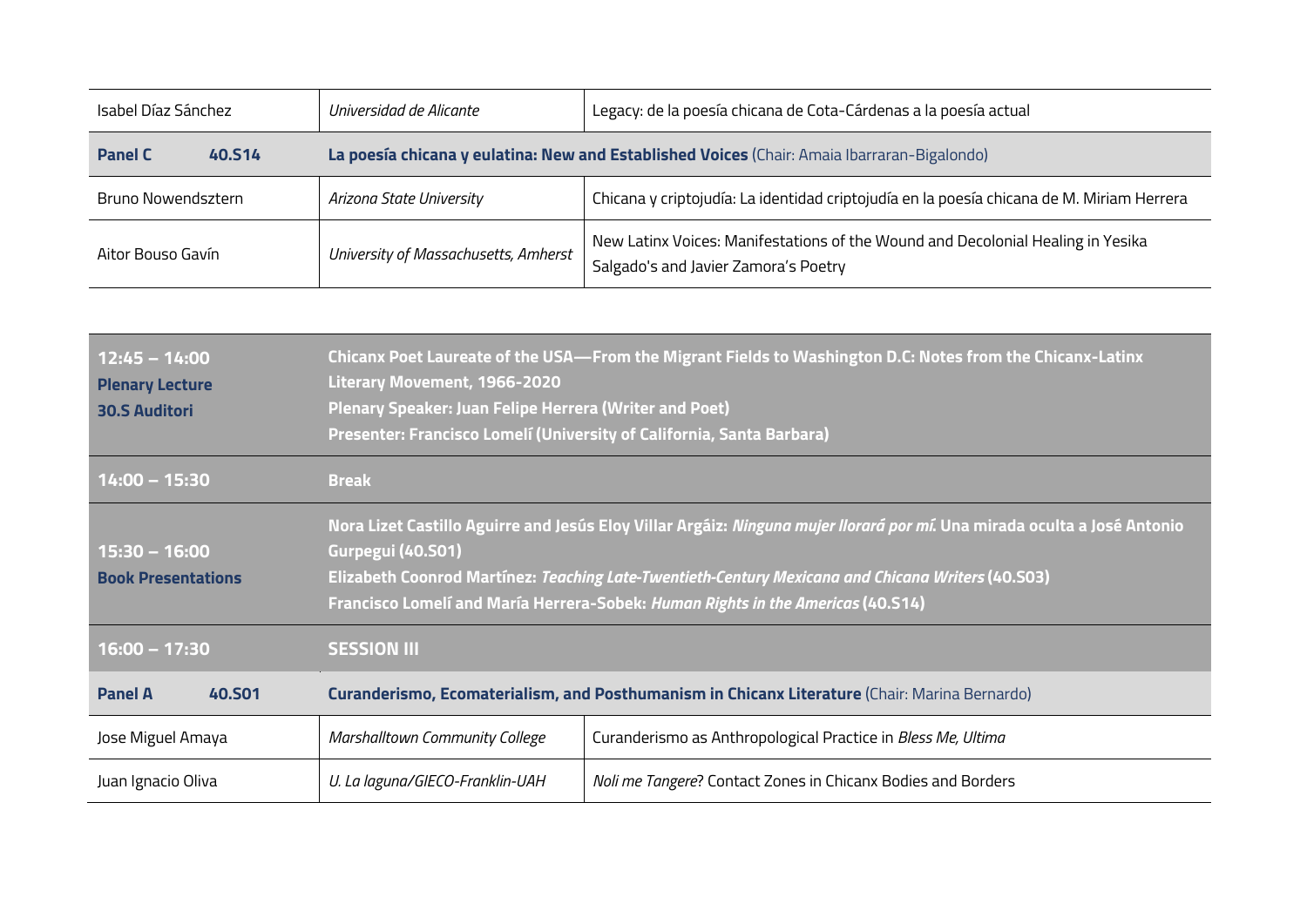| Carolina Núñez-Puente           | Universidad de A Coruña                                                         | New tribalism as Difference or How Anzaldúa Anticipates Posthumanism                                                                    |
|---------------------------------|---------------------------------------------------------------------------------|-----------------------------------------------------------------------------------------------------------------------------------------|
| <b>Panel B</b><br><b>40.S03</b> |                                                                                 | The Codex Nepantla Project, or, The hospitality of Translation: Una Plática (Chair: Deena González)                                     |
| Alicia Gaspar de Alba           | University of California, Los Angeles                                           |                                                                                                                                         |
| Alicia Arrizón                  | University of California, Riverside                                             |                                                                                                                                         |
| Deena González                  | Gonzaga University                                                              |                                                                                                                                         |
| Alma Lopez                      | University of California, Los Angeles                                           |                                                                                                                                         |
| <b>Panel C</b><br>40.S14        | Chicanx Literature, Identity, and Social Roles (Chair: Inmaculada Lara-Bonilla) |                                                                                                                                         |
| Chiara Lippi                    | Università di Modena e Reggio Emilia                                            | La distancia entre nosotros: el Bildungsroman chicano y su Programa Narrativo                                                           |
| Maite Aperribay-Bermejo         | Universidad del País Vasco UPV/EHU                                              | La ética de la hospitalidad y la justicia social en la literatura chicana en una selección de<br>obras de Viramontes, Castillo y Moraga |
| Francisco Lomelí                | University of California, Santa Barbara                                         | Presentación del volumen Caleidoscopio verbal: Lenguas y literaturas originarias                                                        |

| 17:30 –19:00 | - Poesía en escena: Mano de escombros/ A Handful of Gravel: Cuaderno de Ukraine<br>Texto inédito de Juan Felipe Herrera, lectura por Grupo AzulAmarillo , |
|--------------|-----------------------------------------------------------------------------------------------------------------------------------------------------------|
| 20:30        | <b>Conference Dinner</b>                                                                                                                                  |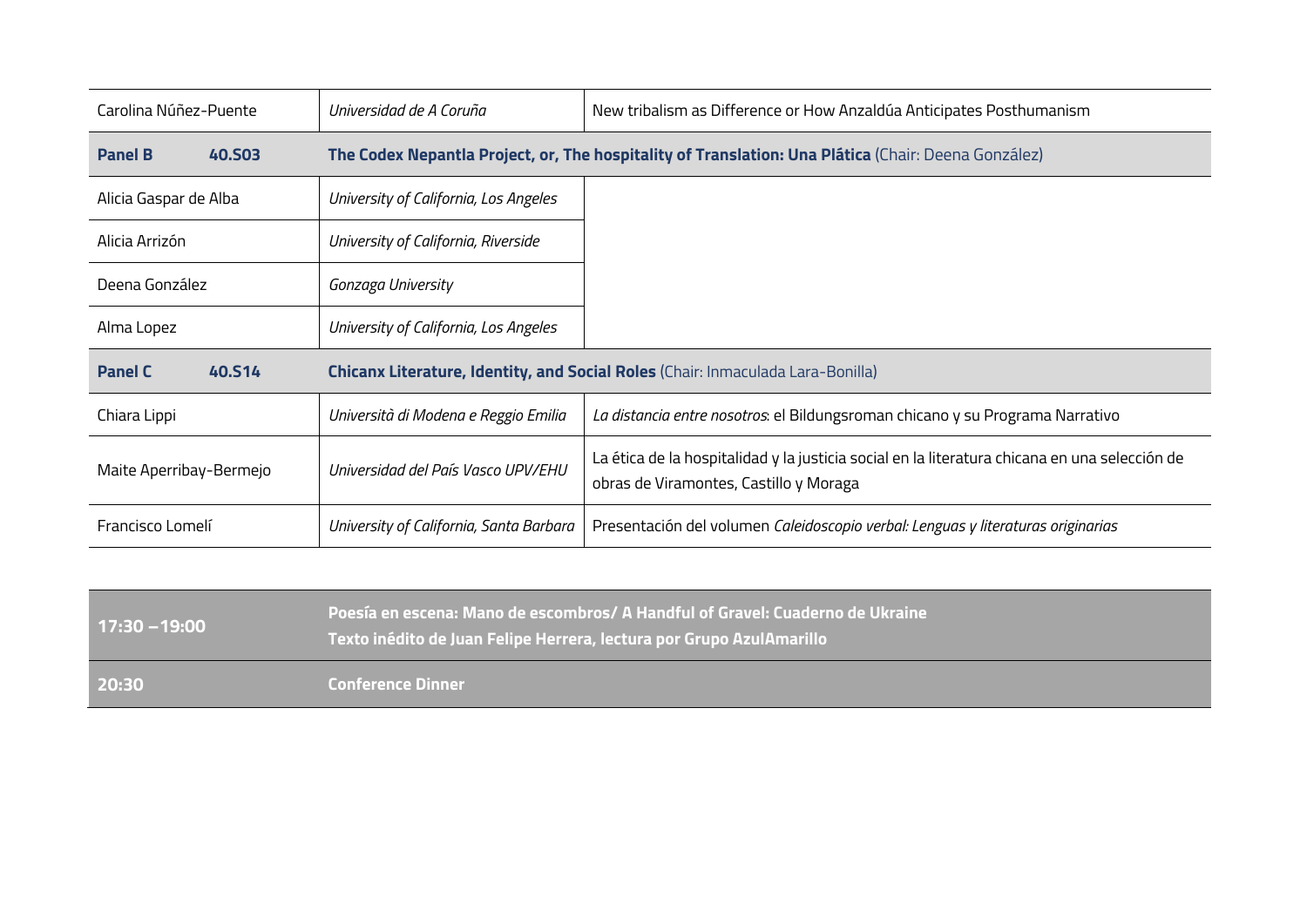| <b>Wednesday   June 22, 2022</b>                                                 |                                                                    |                                                                                                                                                                          |
|----------------------------------------------------------------------------------|--------------------------------------------------------------------|--------------------------------------------------------------------------------------------------------------------------------------------------------------------------|
| $09:00 - 10:30$                                                                  | <b>SESSION I</b>                                                   |                                                                                                                                                                          |
| <b>Panel A</b><br><b>40.S01</b>                                                  | Latinx Echoes and Theatrical Interpretations (Chair: Elena Errico) |                                                                                                                                                                          |
| Carlos Morton                                                                    | University of California, Santa Barbara                            | TRUMPUS CAESAR: Adaptation of Shakespeare's Classic with a Latino Twist                                                                                                  |
| Catherine Leen                                                                   | Maynoooth University                                               | Empathy and Exclusion in Two Border Narratives: Theatrical Transformations in Josefina<br>López's Detained in the Desert and Alejandro González-Iñárritu's Carne y arena |
| Edit-Mária Dánél                                                                 | University of Bucharest                                            | Mediation and Mediators in Carlos Morton and Tadeusz Kantor's Dramas                                                                                                     |
| <b>Panel B</b><br><b>40.S03</b>                                                  | Heritage, Customs, and Cultural Spaces (Chair: Anna Marta Marini)  |                                                                                                                                                                          |
| Grzegorz Welizarowicz                                                            | University of Gdansk                                               | Rituals of Welcoming: (Latinx) Encounters in California's Place                                                                                                          |
| Laura Quijano                                                                    | <b>BARD College</b>                                                | Not My Mother's Spirituality: Community, Hospitality, and the Healing of Traumatic<br>Wounds in Chicano and Chicana Fiction                                              |
| Bruno Nowendsztern                                                               | Arizona State University                                           | Chicana en lucha: Reflexiones sobre la sociedad chicana en la novela Puppet de Margarita<br>Cota-Cárdenas                                                                |
| 40.S14<br><b>Panel C</b><br>(In)Hospitality at the Border (Chair: Mattea Cussel) |                                                                    |                                                                                                                                                                          |
| Charli Valdez                                                                    | University of New Hampshire                                        | Border Runners, the Inhospitable, and Counter Road Movies                                                                                                                |
| Ewa Antoszek                                                                     | Maria Curie-Sklodowska University                                  | Hospitality and the Expanding U.S.-Mexico Border: Casa en tierra ajena (2016)                                                                                            |
| Esther Álvarez López                                                             | Universidad de Oviedo                                              | Convivial Solidarities versus Border Necropolitics in Francisco Cantú's The Line Becomes a<br>River. Dispatches from the Border                                          |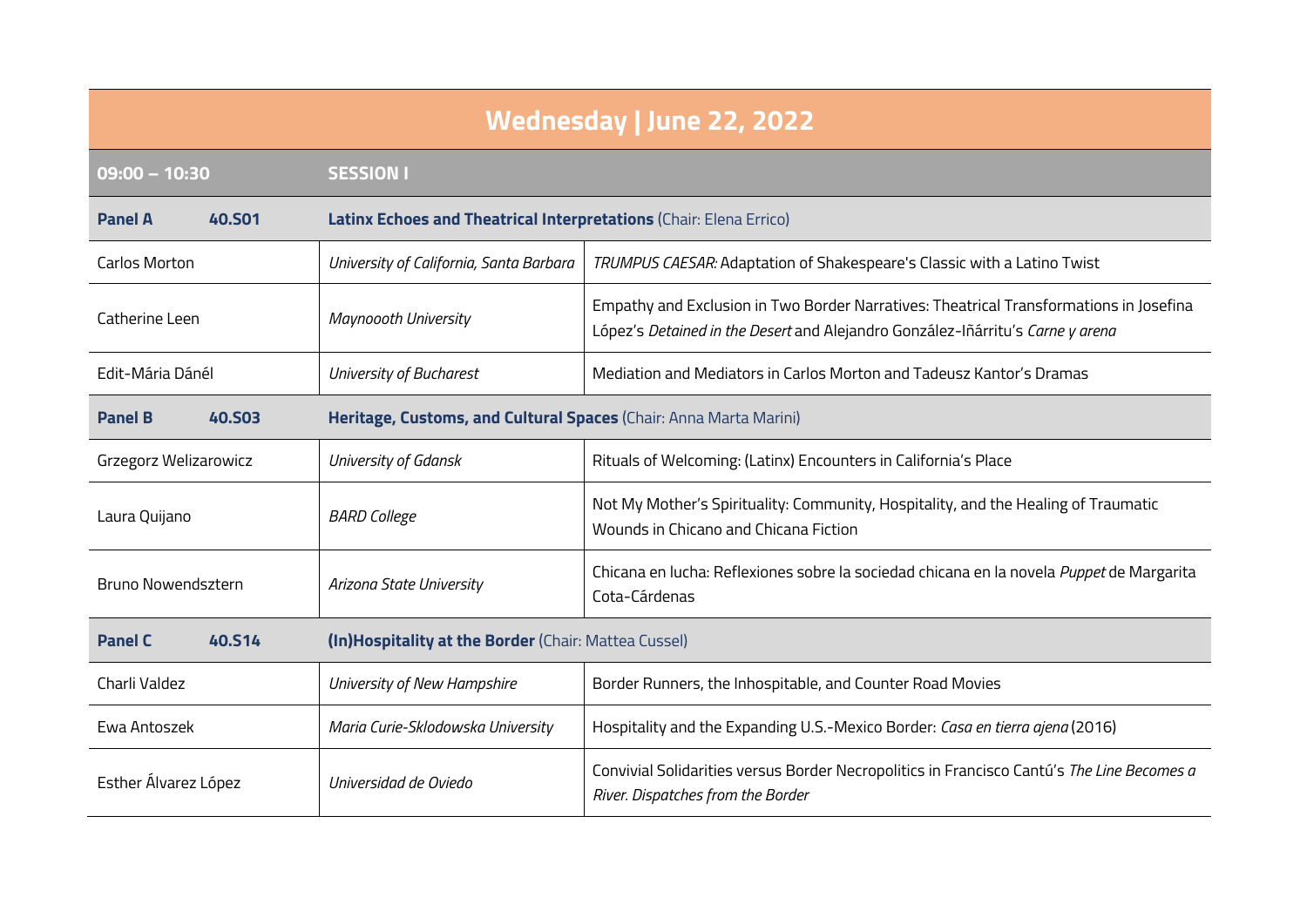| Silvia Betti                            | Università di Bologna            | "Abrazos, no muros": La frontera sur de los Estados Unidos                                                 |
|-----------------------------------------|----------------------------------|------------------------------------------------------------------------------------------------------------|
| <b>Panel D</b><br><b>40.S16</b>         |                                  | Identity and the Creation of Educational Bridges (Chair: Marina Bernardo)                                  |
| Marina Bernardo Flórez                  | ADHUC - Universidad de Barcelona | Maya Gonzalez's Picture Books and Projects: Identity and Inclusiveness in Chicano<br>Children's Literature |
| Aracelis Nieves Maysonet                | <b>Shepherd University</b>       | El programa de español para hispanohablantes: cerrando brechas en la educación de los<br>latinos           |
| Maria E. Fránquiz<br>Cinthia S. Salinas | University of Texas at Austin    | Critical Encounters: Latinx Literature and Teacher Education along the US/Mexico<br><b>Borderlands</b>     |

| $10:30 - 11:00$                 | <b>Coffee Break</b>                                                               |                                                                                                                                    |
|---------------------------------|-----------------------------------------------------------------------------------|------------------------------------------------------------------------------------------------------------------------------------|
| $11:00 - 12:30$                 | <b>SESSION II</b>                                                                 |                                                                                                                                    |
| <b>Panel A</b><br><b>40.SO1</b> | Deportation, Detention, and Violence at the Border (Chair: Esther Álvarez López)  |                                                                                                                                    |
| Vanessa de Veritch Woodside     | University of Washington Tacoma                                                   | The Contradiction of Immigration Detention in a Welcoming City: Coalition-Building,<br>Research, and Actions in Tacoma, Washington |
| Rocío Irene Mejía García        | University of Texas at El Paso                                                    | La casa de Penélope y las cortes de migración en El Paso                                                                           |
| <b>Panel B</b><br><b>40.S03</b> | Alrededor del cómic latino en los Estados Unidos (Chair: Francisco Sáez de Adana) |                                                                                                                                    |
| Francisco Sáez de Adana         | Instituto Franklin-UAH                                                            | Latino cómics: orígenes y nuevas tendencias                                                                                        |
| Ana Merino                      | The University of Iowa                                                            | La pulsión literaria en la narrativa gráfica de los Hermanos Hernández                                                             |